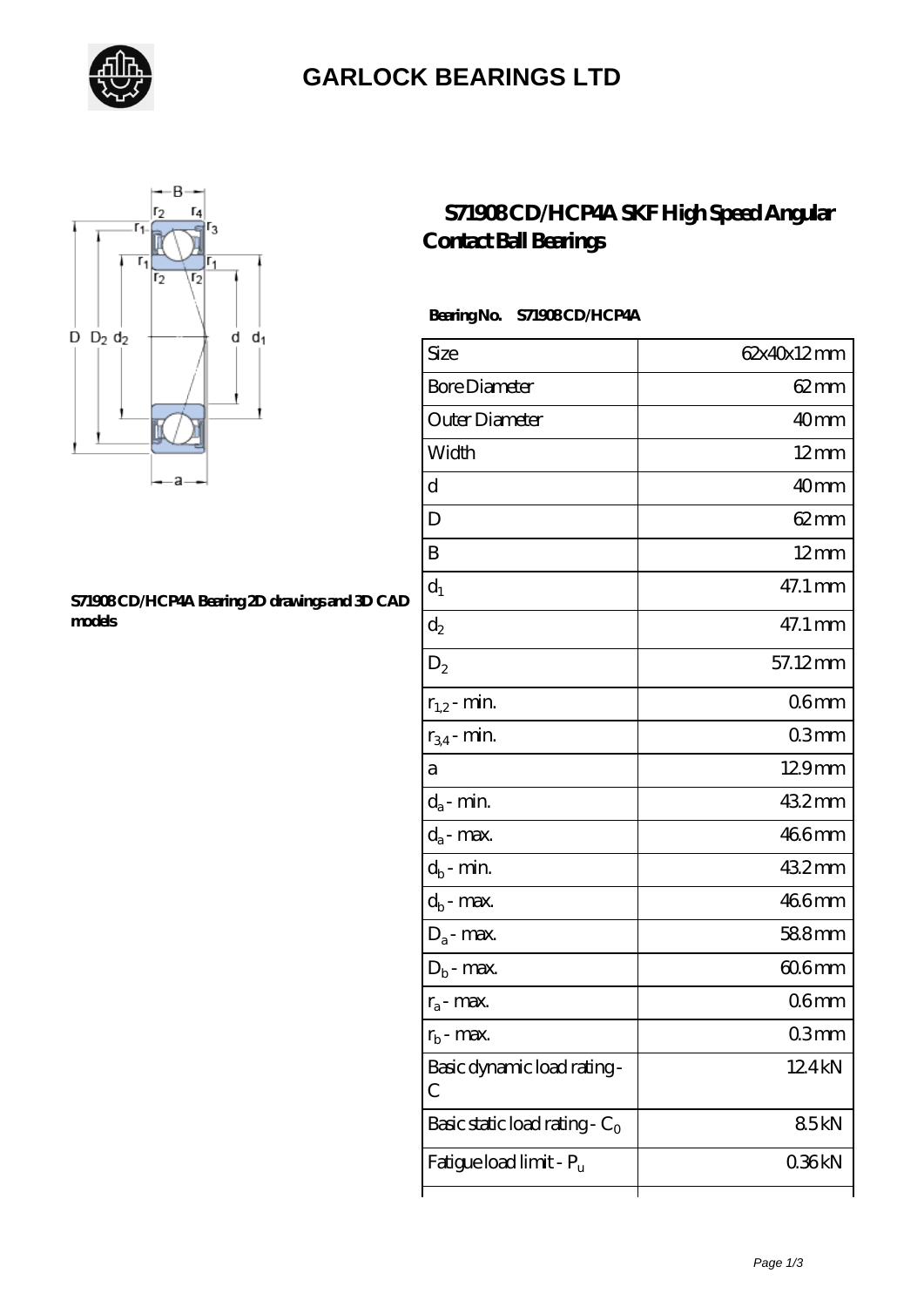

# **[GARLOCK BEARINGS LTD](https://letterstopriests.com)**

| Limiting speed for grease<br>lubrication | 28000r/min       |
|------------------------------------------|------------------|
| Ball - $D_w$                             | $635$ mm         |
| $Ball - z$                               | 21               |
| Calculation factor - $f_0$               | 104              |
| Preload class $A - G_A$                  | 45N              |
| Preload class $B - G_B$                  | 90N              |
| Preload class C - $G_C$                  | 180N             |
| Preload class $D - G_D$                  | 360N             |
| Calculation factor - f                   | 1.09             |
| Calculation factor - f                   | 1                |
| Calculation factor - $f_{2A}$            | 1                |
| Calculation factor - $f_{2B}$            | 1.07             |
| Calculation factor - $f_{\chi}$          | 1.12             |
| Calculation factor - $f_{2D}$            | 1.18             |
| Calculation factor - f <sub>HC</sub>     | 1.04             |
| Preload class A                          | 40N/micron       |
| Preload class B                          | 54N/micron       |
| Preload class C                          | 73N/micron       |
| Preload class D                          | 103N/micron      |
| $d_1$                                    | 47.1 mm          |
| $\mathrm{d}_2$                           | 47.1 mm          |
| $D_2$                                    | 57.12mm          |
| $r_{1,2}$ min.                           | 06 <sub>mm</sub> |
| $r_{34}$ min.                            | 03mm             |
| $d_a$ min.                               | 432mm            |
| $d_a$ max.                               | 466mm            |
| $d_b$ min.                               | 432mm            |
| $d_h$ max.                               | 466mm            |
| $D_a$ max.                               | 588mm            |
| $D_{\rm b}$ max.                         | $606$ mm         |